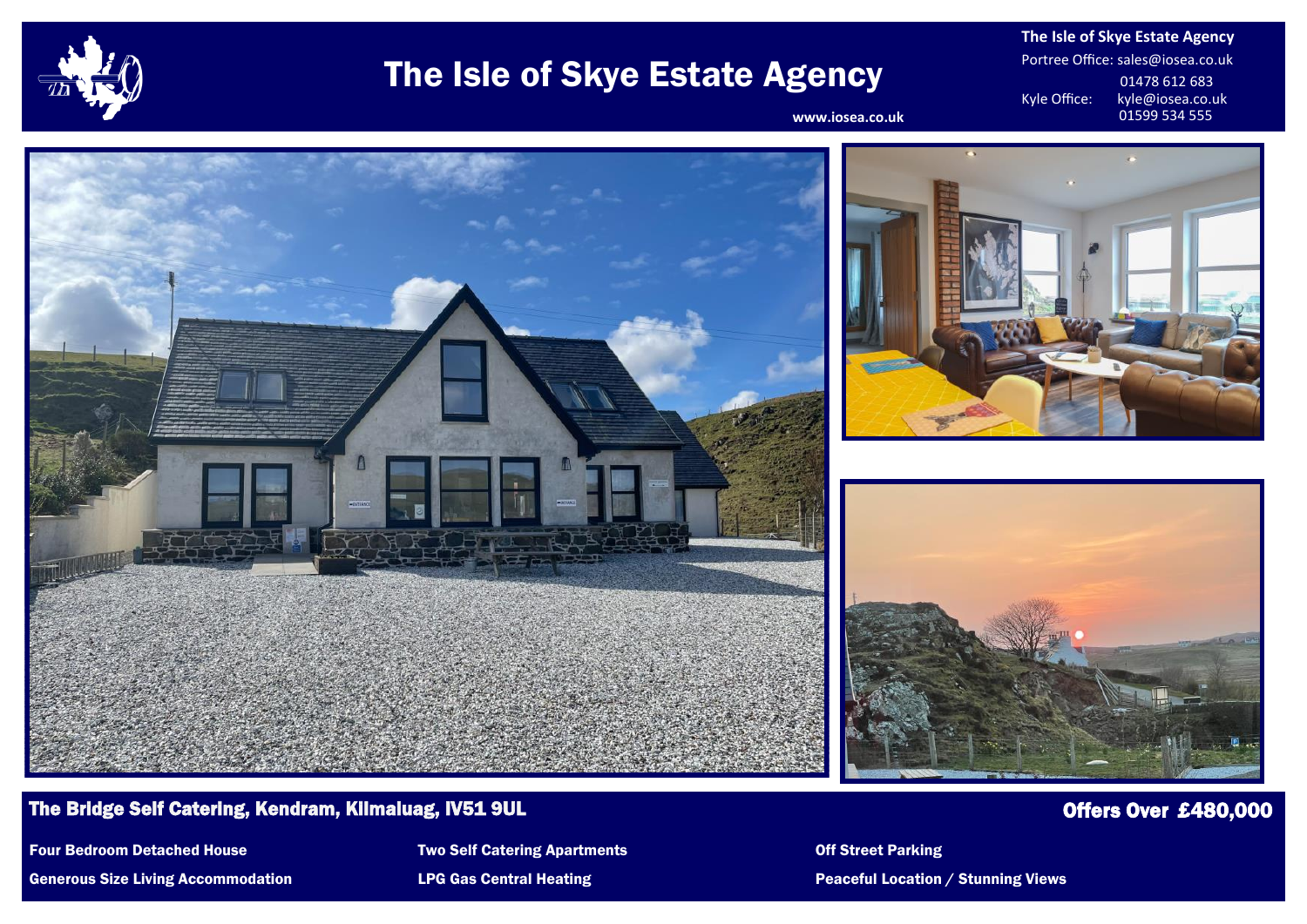### **Description:**

**The Bridge is a modern, immaculately presented selfcatering business situated in the small township of Kilmaluag, affording views towards Kilmaluag Bay, on the north coast of the Isle of Skye.**

The Bridge offers an excellent opportunity to take over a successful self catering property comprising of a 4-bedroom main house with 2 further apartments to the rear. The main house was built in 2017 with the 2 self catering apartments following in 2020. The property offers the option for the new owners to use the main house as a family home whilst retaining the apartments as the main business. Presented in walk-in condition The Bridge really must be viewed to appreciate the subjects for sale. The property is perfectly situated to take advantage of the many tourist attractions Skye has to offer including the spectacular Trotternish Ridge, the Old Man of Storr, Kilt Rock and the stunning Quiraing.

The main property comprises of an open plan lounge / dining area, kitchen and two en-suite double bedrooms on the ground floor. Upstairs are two more en-suite double bedrooms and a well proportioned lounge area affording views towards Kilmaluag Bay. The house benefits from triple glazing and oil fired central heating. The two apartments each comprise of a dining area, small kitchen, double bedroom and en-suite shower room. Heating is by way of modern electric panel heaters.

This listing is presented in turn key condition and, with the exception of the Chesterfield sofas, is being sold fully furnished including all linen.











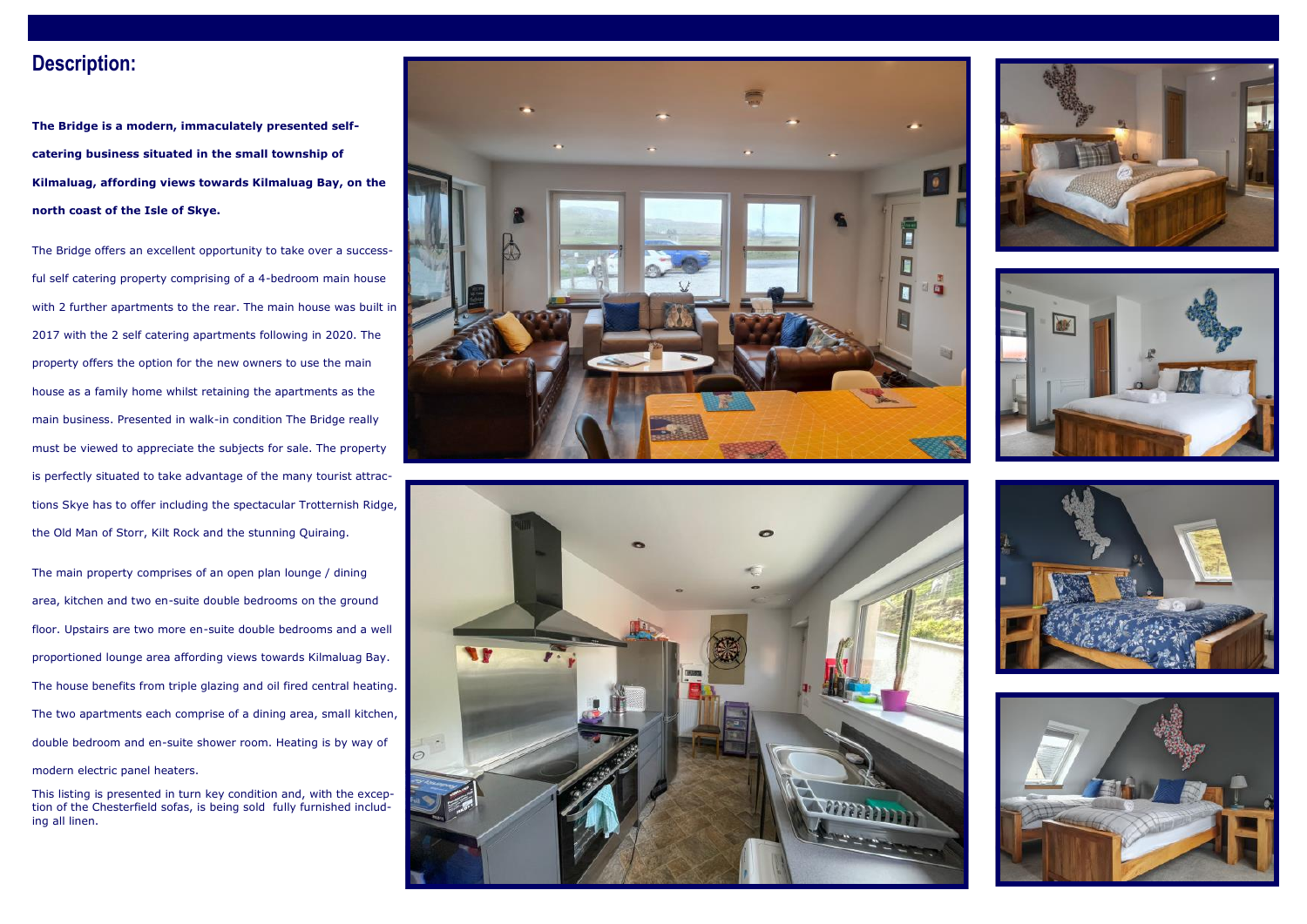#### **Room sizes:**

**FOUR BEDROOM MAIN SELF-CATERING HOUSE**

**OPEN PLAN LIVING / DINING** 4.75m x 4.81m (15'07" x 15'09") at max.

**KITCHEN** 2.21m x 4.74m (7'02" x 15'06").

**BEDROOM ONE** 3.66m x 4.71m (12'00" x 15'05").

**EN SUITE** 1.80 x 3.66m (5'10" x 12'00").

**BEDROOM TWO** 3.66m x 4.71m (12'00" x 15'05").

**EN SUITE** 1.80m x 3.66m (5'10" x 12'00").

**BEDROOM THREE** 3.65m x 4.84m (11'11" x 15'10").

**EN SUITE** 2.21m x 2.85m (7'02" x 9'04") at max.

**BEDROOM FOUR**

**EN SUITE** 2.32m x 2.85m (7'07" x 9'04") at max.